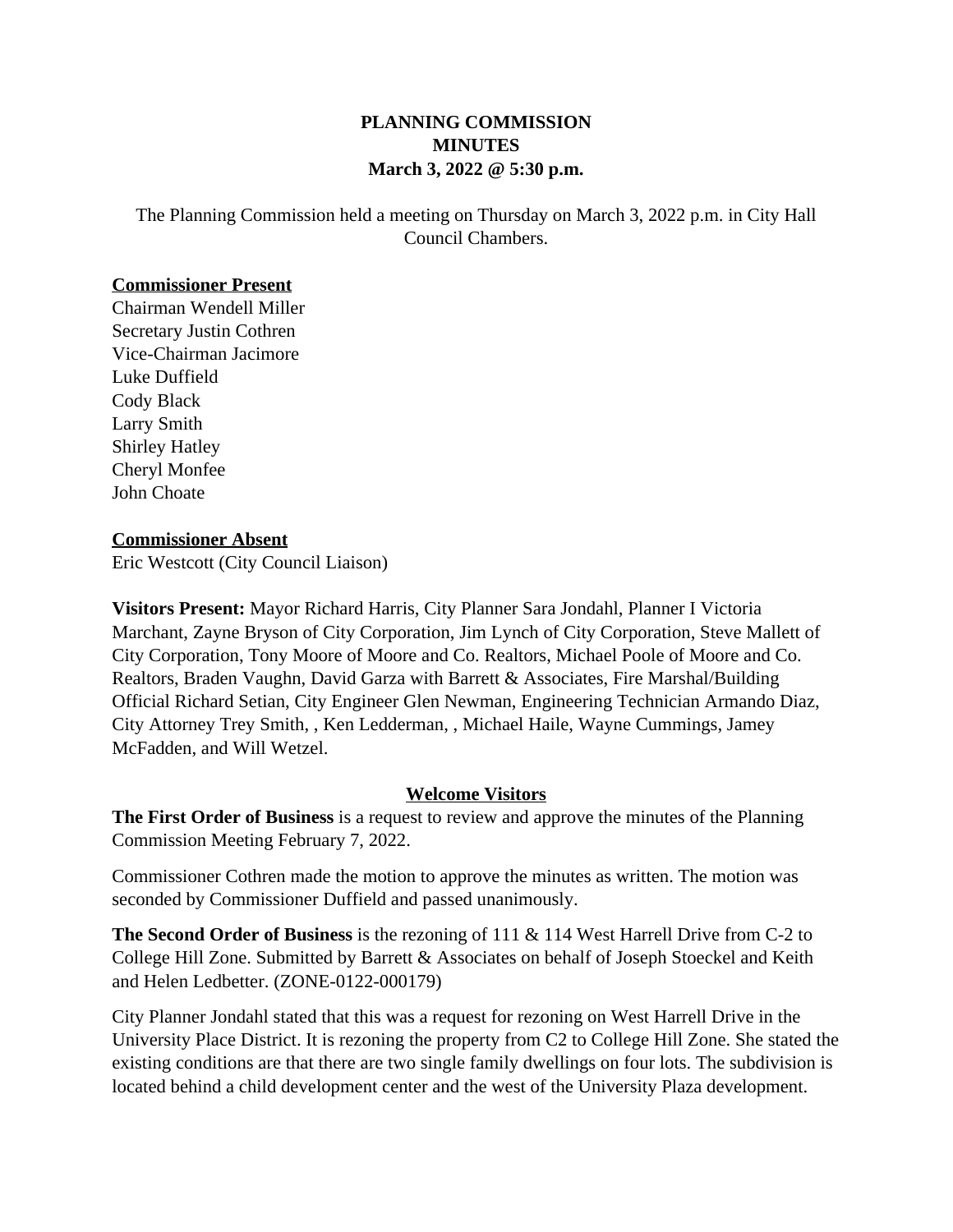The property is currently zoned C2 highway Commercial. That the property is adjacent to property owned by ATU to the west and south Zoned R3 and R1. And, the properties to the East and North are zoned C2 and R3. City Planner Jondahl stated the future land use map indicates that this area is to be used for suburban single family residences, it is adjacent to an institutional campus. She stated that the College Hill Zone was created to complement the University Campus, thus it is rational to consider the entire area around the university to be fit for the zoning category. And that while this property is not directly next to the other College Hill Zoning on the Southern side of ATU, it is reasonable to assume that the University would bisect a particular zoning district. Especially one that is related to the University with a College Hill Zoning. City Planner Jondahl stated that the two properties to the west are both defined as "Institutional Campus." Which is described as "areas composed of large-scale campuses. The campuses could be office complexes, college campuses, large public schools, or other similarly outlying land uses…" She stated the with this definition in mind, it is fair to consider that this property would be more correctly defined as institutional campus, as it is disconnected from many parts of the community. So a zoning district that aligns with the University would make sense and would therefore align with the Comprehensive Plan. City Planner Jondahl stated that one of the things necessary to consider when rezoning a property is the request is not based exclusively upon a desire to increase the value of the income potential of the property when reviewing a zone map adjustment. The current zone would not permit the proposed development of a student housing complex. She stated that changing the zone from C2 to CHZ would increase the development potential of the property. However, C2 typically has a higher return on investment thatch, regardless of the proposed project not being permitted in the current zoning.

Staff recommended approval of the application as a result of the findings below:

- 1. It is in line with existing and Future Land Uses with the area; and
- 2. The proposal aligns with the Reimagine Russellville 2040 Comprehensive Plan; and
- 3. There is no increase of value or income potential of the property

Commissioner Duffield made the motion to approve as presented by staff. The motion was seconded by Commissioner Smith and passed unanimously.

**The Third Order of Business** is a Large Scale Development located 111 and 114 West Harrell Drive. Submitted by Barrett & Associates on behalf of Joseph Stoeckel and Keith and Helen Ledbetter. (LSDV-0122-000178)

City Planner Jondahl stated this was a Large Scale Development located on 111 & 114 West Harrell Drive, the same location of the first item discussed. She stated that the project was called University Lofts and was a one hundred and twenty (120) micro unit apartment complex. She stated the existing conditions are that there are two single family dwellings on four lots. The subdivision is located behind a child development center and the west of the University Plaza development. The property is currently in the process of being rezoned to College Hill Zone, and all of the Large Scale Development review was done with the understanding that it will be rezoned College Hill Zone. It is also adjacent to Arkansas Tech University property. City Planner Jondahl restated that the review was done with the understanding that the rezoning request will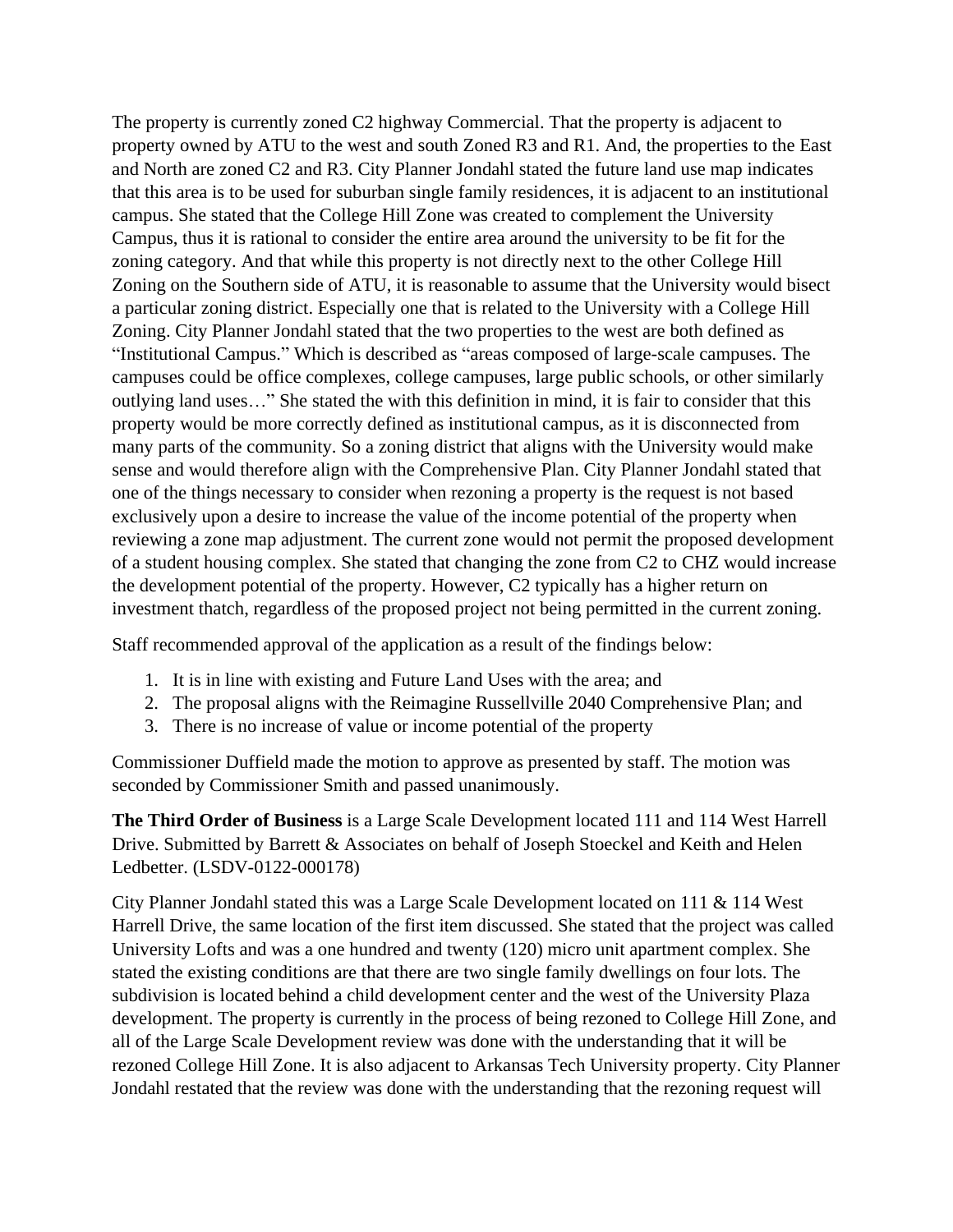be approved. If the rezone request is not approved, this application should be withdrawn as apartment buildings are not permitted in C2. The proposed building will be placed over platted lot lines, as a result an incidental subdivision application will be required prior to permit issuance. She stated that the College Hill Zoning area requirements are different than typical zoning code, additional items shall be met prior to building permit issuance including a built to zone, which the proposal already meets, instead of a building setback. Streetscape standards, first floor height requirements, and screened parking requirements will be confirmed with the building application.

It is staff's recommendation to approve the application with the following conditions:

- 1. This approval shall be revoked if the rezoning application is not approved by the city council to rezone the property to CHZ; and
- 2. The first floor height minimum height shall be twelve (12) feet and will be required to b verified with the building permit application; and
- 3. An incidental Subdivision to re-plat the property be required.

As a result of the findings below:

- 1. The applicant demonstrates compliance with the regulations within Article 2.18 of the Russellville Zoning Code; and
- 2. The applicant demonstrates compliance with the regulations within Section 7 of the Land Subdivision Development Code.

Commissioner Monfee asked if the additional traffic in the area from the development had been considered. City Planner Jondahl stated that the roads in that area were already constructed in a manner to handle the traffic, and the applicant is proposing some streetscape improvements to West Harrell Drive and Red Hill Lane.

Commissioner Black asked if the conversation with Arkansas Tech University about Red Hill Lane had developed. City Planner Jondahl stated that staff had received an email from Arkansas Tech University that shows they are not in opposition to this application, and are willing to work with the city and the applicant to improve Red Hill Lane.

David Garza with Barrett  $\&$  Associates stated that this was not the first time that this area has been selected for apartments. About five years ago a developer chose the property to the north off of Lake Front Drive for apartments. But during the process the developer pulled out. He stated this building would allow for Arkansas Tech University to meet the needs of their students, without using their agricultural lands. Mr. Garza stated that this allowed housing in a different location but still adjacent to Arkansas Tech University. He stated that this was not this developers first time building this type of development. And that the proposal met all the design requirements of the proposed zoning. Mr. Garza stated that the parking was on the east side of the building, and as the residents leave there will be a sign directing them to the left. In hopes of redirecting the residents to go down Red Hill Lane and then onto Phoenix to the light. He also stated that they may hand out pamphlets to new residents telling them the best route during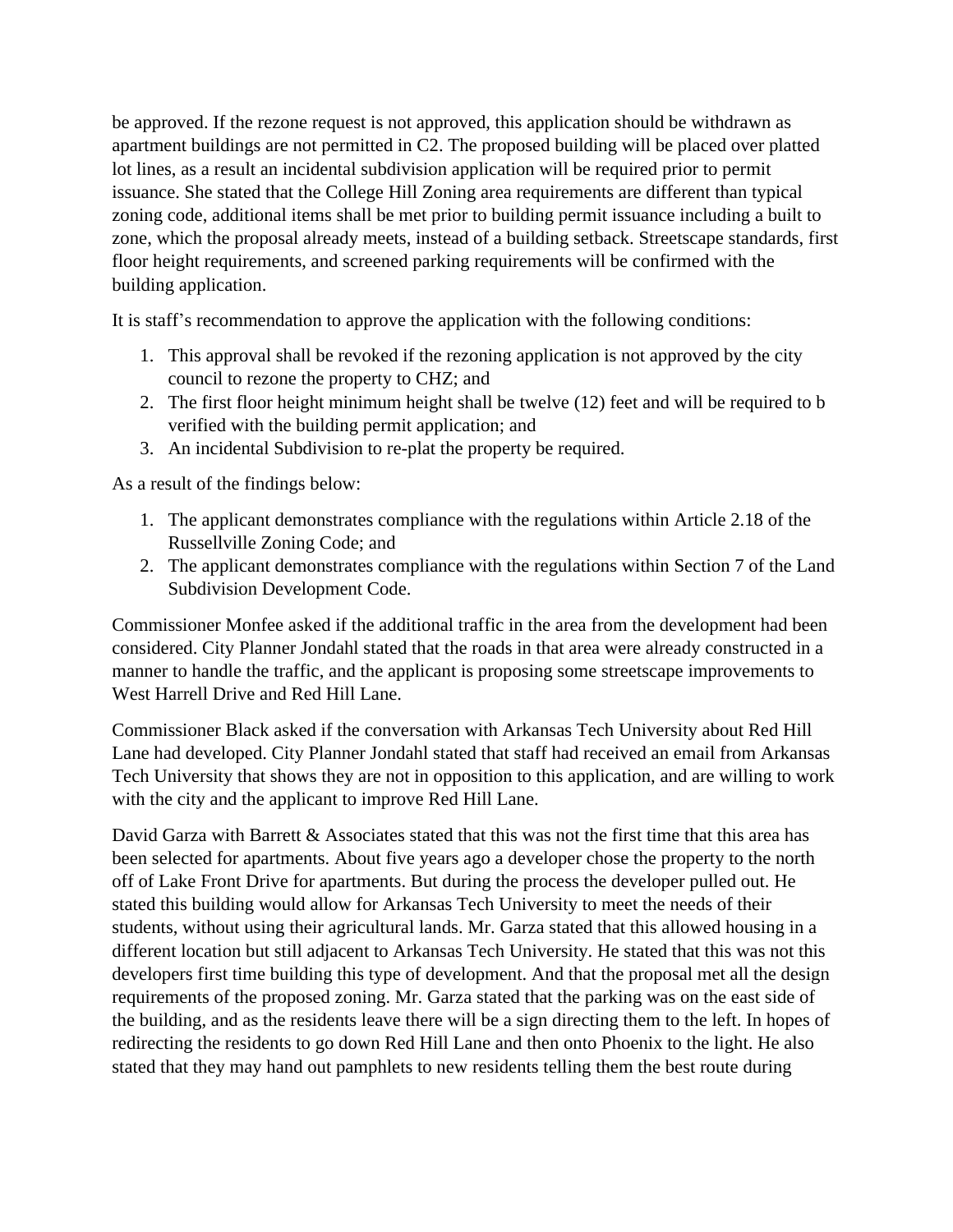specific time periods to help alleviate traffic. This would then become a habit once they see it is faster and safer.

Jamey McFadden stated the development is described as luxury micro loft apartments, and will be fully furnished. A three level building is being proposed, with each unit averaging about fourhundred and forty (440) square feet, and one-hundred and twenty (120) units. He stated that the primary target is off campus student housing, with a secondary market of traveling medical professionals. Mr. McFadden stated that security will be of great importance. There will also be a lobby and exercise room on the first floor.

Commissioner Black made the motion to approve as presented by staff. The motion was seconded by Commissioner Jacimore and passed unanimously.

**The Fourth Order of Business** is an Outside Service Agreement for Eagles Crest Subdivision. Submitted by Barrett & Associates on behalf of Michael Poole. (MPA-0222-000185)

City Planner Jondahl stated that this is an Outside Service Agreement for Eagle Crest Subdivision and is a request only for domestic water service. It will service twenty-eight (28) lots in the county. She stated that the existing conditions are that it is outside the legally defined planning boundary. The property is fifty-seven point thirty-six (57.36) acres. Which is a correction of the staff report. The twenty-eight (28) lots range from one point zero seven (1.07) to four point ninety-seven (4.97) acres. It is marked as a Single Family Suburban on the Future Land Use Plan. And the only water availability is through the City of Russellville (City Corporation). City Planner Jondahl noted that when the city determined they would serve Cove Landing with water, they cut off a portion of land from Tri-County Regional Water. So the only water they can have is City of Russellville water through City Corporation. Any development in this area, even if it was a single house, would require water from the city. She stated that request was only for domestic potable water service. It did not include Fire Service Protection. This does not mean that the city would not respond to fire calls. The city is in an auto aid response agreement for this area with Crow Mountain Volunteer Fire Department. According to the city's GIS maps the city is within five (5) mile response distance and an eight (8) minute response time for auto aid response. The water service pressure is sufficient only to provide domestic water service only.

It is staff's recommendation to approve the application with the following conditions:

- 1. Complete an annexation agreement for the entire subdivision.
	- a. (This is similar to agreements put on all outside use agreements. It would state that at a future date when the city decides to annex the property, that they would not object.)

As a result of the findings below:

- 1. There is no adverse impact to the water system: and
- 2. The applicant is aware and has acknowledged that the connection is for domestic potable water only and does not include capacity for fire service protection: and
- 3. City Corp has already approved the Application to extend the water lines; and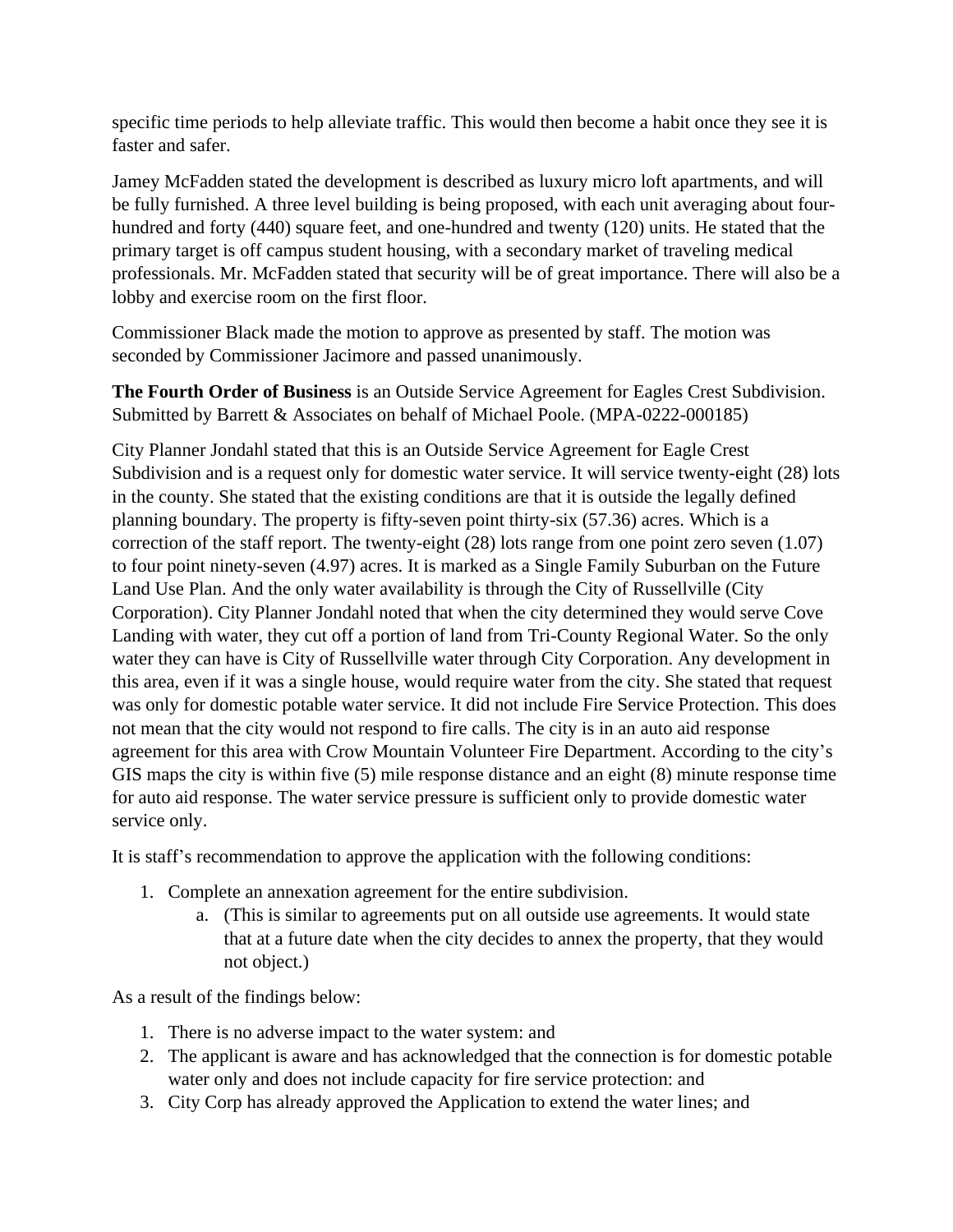4. City Corp has approved the application to connect and recommended connection.

Commissioner Smith asked what size water line is going to the subdivision. City Planner Jondahl replied that it is a four (4) inch line. Commissioner expanded on his question by asking if a four (4) inch line would be enough for twenty-eight (28) homes, and if it would be enough if they decided to put in sprinkler systems. City Planner Jondahl stated that the request was only for domestic potable water only. Commissioner Smith then stated that if the city decided to annex it, there would be no fire hydrants. David Garza with Barrett & Associates tells Commissioner Smith that there is one hydrant by the first lot. Commissioner Smith stated that if someone was going to buy a home in this subdivision, they should know about the water.

David Garza with Barrett & Associates stated that the subdivision would contain twenty-eight (28) homes. He stated that it was good to see new subdivisions in the community. This was the first subdivision he has worked on in the past year. Mr. Garza stated that the lots in the Eagle's Crest Subdivision would be slightly larger than those in the Richland Hills Subdivision. Eagle's Crest has twenty-eight (28) lots compared to the Richland Hills Subdivision seventy-six (76) lots. He stated that is the last of the land not already subdivided in that area. The majority of the plots to the North and the East are already developed. Mr. Garza stated that Richland Hills only had a three (3) inch water line, and a pump station. This pump station helps with water pressure. He asked Zayne Bryson when the pump station was built. Mr. Bryson deferred the question to Commissioner Choate, who stated that it was built around the year 2000. Mr. Garza stated that the subdivision would link to Apple Lane's four (4) inch line and would keep a four (4) inch line. This would not allow for a sprinkler system, which would be specified in the covenant and possibly the deed as well. This will also be monitored by City Corporation. He stated that City Corporation had the ability to monitor how much water each house is using due to their new monitoring system.

Commissioner Smith asked Mr. Garza what the pressure would be. Mr. Garza replied saying that it would be around seventy-five (75). He stated that the water pressure would be kept up by the pump station.

Braden Vaughn on behalf of Eagle Crest Partners stated that after City Corporation had approved the proposal, Eagle Crest Partners were presented with an annexation agreement. He explained that annexation agreements require the developer and all subsequent land owners to consent to annexation at some point in the future. Mr. Vaughn stated that in particular this was a problem because they would have to disclose this to any potential buyers. They would be informed that the area may be annexed and their right to vote on it has been given away. He stated that would likely be a hard conversation with most buyers, and that the agreement would bind all future land owners. Mr. Vaughn stated that he had reviewed Ordinance 1458, which prescribes the requirements for outside connections to city water. He stated an annexation agreement was not required in the ordinance and that the Planning Commission did not have to require the annexation agreement to grant them access to city water. Mr. Vaughn stated that he did not believe that Richland Hills or Cove Landing were required to sign annexation agreements before being provided city water. He stated that there were other issues with the annexation agreement as well. If the city proposed to annex the property next year the property owners would be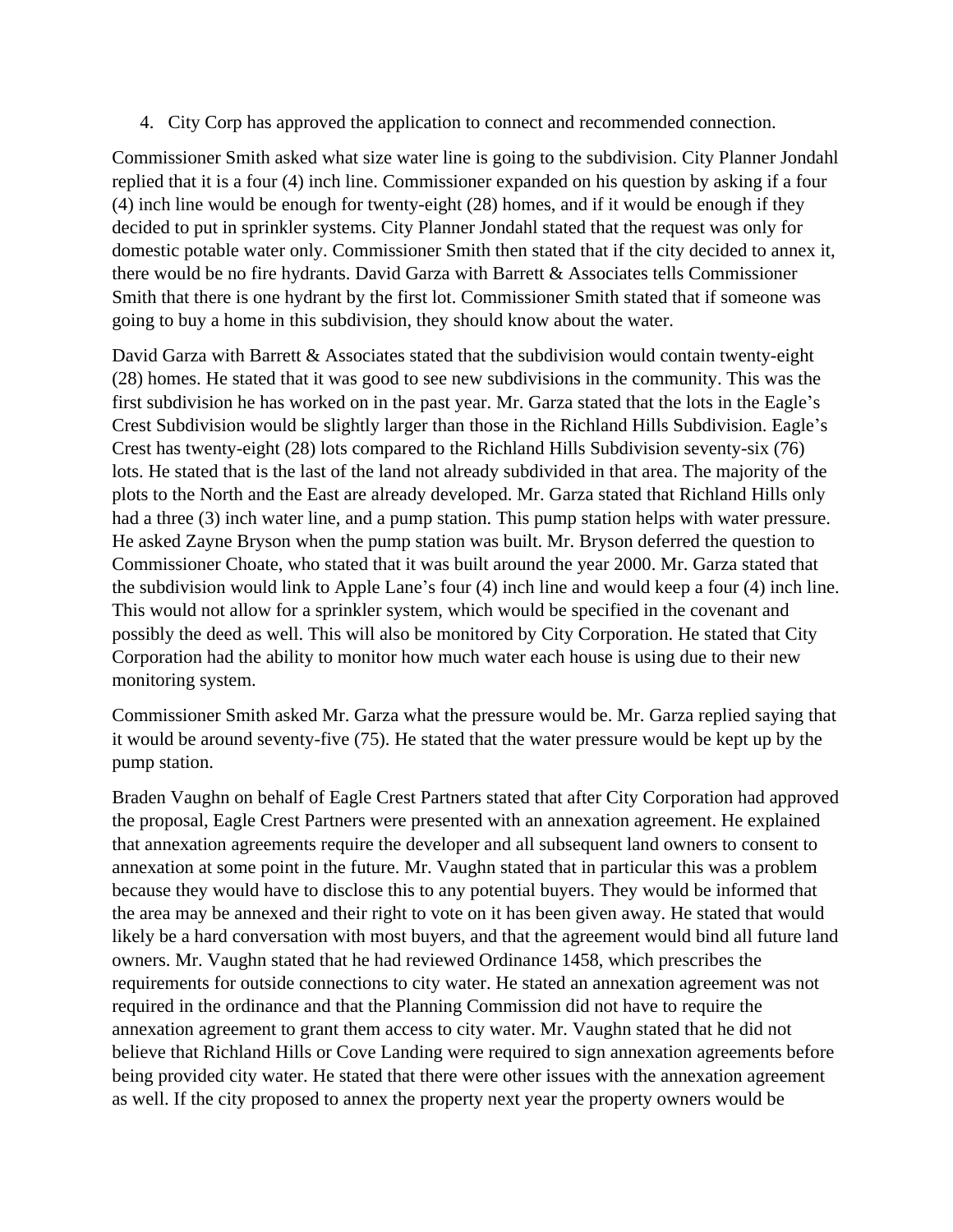required to meet city regulations when they had bought property initially outside the city's jurisdiction. If an annexation petition was presented during development it could change the entire scope of the project in the middle of development. Mr. Vaughn stated that the final issue with the agreement was that he could see future land owners fighting the annexation agreement. He stated that essentially the developer would be giving away someone's constitutional right to vote. Mr. Vaughn stated that for those reasons Eagles Crest Partners were asking the Planning Commission to approve the extension of city water but not require the annexation agreement.

Chairman Miller asked City Planner Jondahl to respond to Mr. Vaughn's comments. City Planner Jondahl stated that annexation agreements were a way to protect the city. She stated that any time a city service was extended outside of city limits it was reasonable to assume that the area would at some point be annexed into the city. City Planner Jondahl stated that the comprehensive plan that the city had adopted had an annexation map. The Eagle Crest Subdivision was not set to be annexed in the next ten (10) to twelve (12) years. If the area was to be annexed it would not be for another fifteen (15) to twenty (20) years. She stated that in her time as the City Planner of Russellville that all outside service agreements had included an annexation agreement.

Commissioner Smith asked if Mayor Harris had any comments on the matter. Mayor Harris stated that he had read through the annexation agreement early in the day and had the same concerns as Mr. Vaughn. He stated that he did not know how you could give away the constitutional right to vote on an issue or how a developer could do the same for you. Mayor Harris stated that the idea troubled him as an American Citizen someone might sign away his right to vote.

Commissioner Jacimore asked if this property was to be annexed in the future and did not meet the Fire Code, how the city would address this issue. Fire Marshal/Building Official Richard Setian stated that annexing property that is substandard in regards to fire safety, it is a common problem for all cities. He stated that there had been previous situations where it had made sense for properties to meet fire regulations before annexation and others in a more gray area. Mr. Setian stated that the Arkansas State Fire Code is passed as a blanket code. He used a hypothetical church in Pelsor, while state code would require the church to have a sprinkler system if it sat more than three hundred (300) persons, it would not be practical or reasonable for the church. It would take an unreasonable expense to meet the minimum requirements of the code. Mr. Setian stated that fire marshals are required to maintain their jurisdictions and as a professional courtesy not render decisions outside of their jurisdictions unless specifically asked to do so. He stated that due to that professional courtesy, the only comment he could give is that the area is outside his jurisdiction. He acknowledged that this could be seen as an inadequate response. Mr. Setian stated that unfortunately when a community is growing, it is easier in urban areas because the areas have the infrastructure already in place. But if you do not have the infrastructure, you have to balance whether it is reasonable to make them have that infrastructure in preparation of annexation or take a chance and have the responsibility of improving the infrastructure fall on the city once the property is annexed. Mr. Setian stated that he thought it was possible to sit down and prepare a development for future annexation. While the water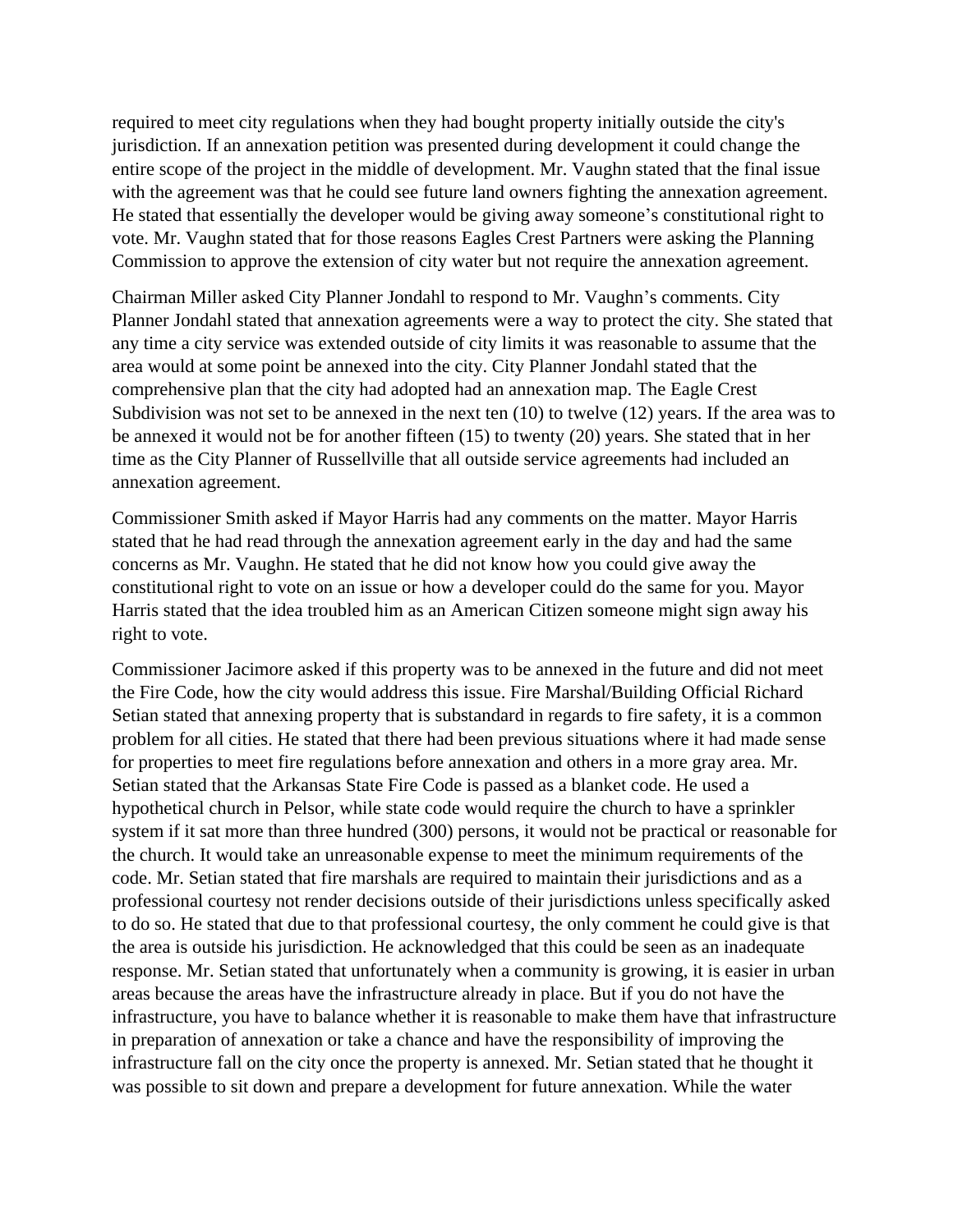capacity may not be there, instead of having blow-off valves hydrants could be put in. Six (6) inch pipes could be laid. He stated that right now if there was a fire Russellville Fire Department would respond first. The only way that fire could be fought is with tankers, which need to be refilled. They cannot be refilled well through a blow off valve but can be with hydrants. Mr. Setian stated that it could be possible for a compromise to be reached that would help to prepare the development. He stated that unfortunately he had seen many examples of property being annexed that, at the time of development, it had been unreasonable to build them to the city's standards. Commissioner Jacimore stated that if we know that it will take six (6) inch lines to meet the standards, it does not seem to be too much to ask of the developer. Mr. Setian emphasized that what he had just said was a recommendation of something that might work and that no one had asked him to plan a compromise. He restated that he was just offering a possibility. In the case that it was too costly to build a new water tank or another similar scenario. Mr. Setian stated that it was an example from the top of his head and not something he was proposing for this situation. Commissioner Smith asked if six (6) inch lines were possible in the development. Mr. Setian stated that the code requires a minimum of six (6) inch diameter lines. So if in the future there is annexation or Mr. Moore and Mr. Poole decide to add fire protection, they will have to lay new lines. He then stated that laying four (4) inch lines was Mr. Moore and Mr. Poole's choice and that he must keep his hands out of the development. His comments were just his understanding of the law, and what he would look at when thinking about future annexation.

David Garza of Barrett & Associates stated that there was a three (3) inch line in the Richland Hills Subdivision and a four (4) inch line coming off Apple lane. To tie a six (6) inch line to these two lines would collapse the system. So the developers decided to keep a four (4) inch line for as much volume as possible. He stated that they were also considering putting in an additional two hydrants to help ease worries. While these hydrants could not be directly used to fight fires, they could be used to help refill tankers. Mr. Garza stated that Russellville, Pottsville, and Crow Mountain fire departments covered that area.

Tony Moore of Moore & Company expressed his gratitude to the Planning Commission for the service they provide. He stated that the problem was that no other subdivisions in the path growth of the city have been held to the city's standards. So while these issues will have to be addressed at some point in a growth pattern, but those areas have never been held to that standard. Mr. Moore stated that other subdivisions in the county were on smaller lines with twice as many homes. He stated that the area wishing to gain the outside service agreement was in the county, not touching the city limits, and outside the one (1) mile perimeter. Mr. Moore also stated that the developer would be running the water lines and had already acquired the easements. All they are asking for is for the city to sell water to them. He also thanked Mr. Vaughn for his good job and Mayor Harris for his sentiment. Mr. Moore stated that he was pretty good salesmen but he did not know how to explain to people, that would not create a fear factor that he could not take away. He would have to disclose that to them and he's not sure how to do that without scaring away the potential home buyers.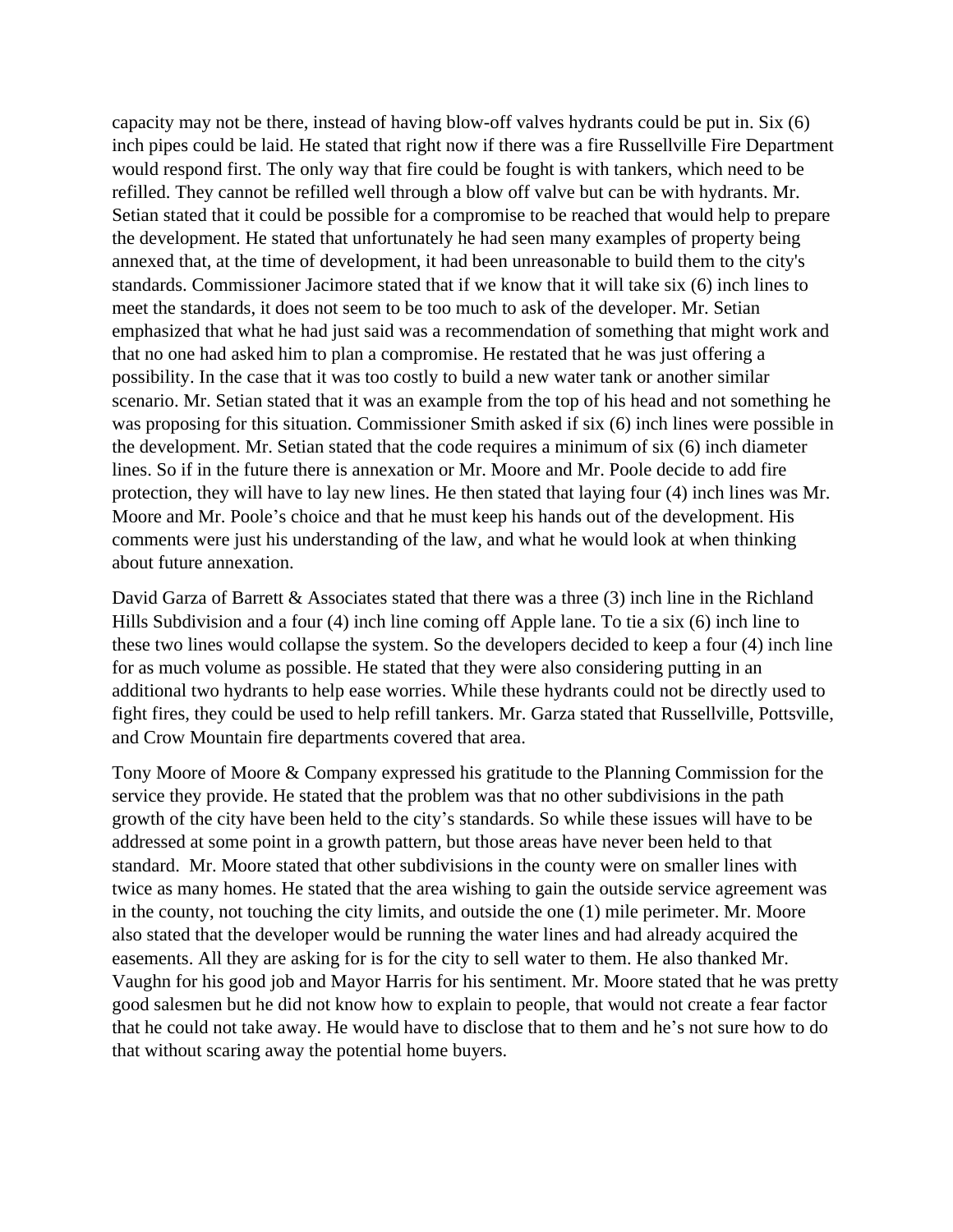Commissioner Duffield asked if City Corporation had any plans to upsize the lines in that area that would allow for more water flow to that area. Steve Mallett of City Corporation stated that City Corporation did not have any plans to. The pipe in the area was built by Tri-county Water and was exchanged with City Corporation. Mr. Mallett explained that was the reason Commissioner Choate was able to answer an earlier question. He stated that Richland Hills is a closed system, and that this would in essence be an extension of the Richland Hills system. Mr. Mallett stated that there had been discussion about whether the subdivision was in the planning boundary, if it required fire flow, and about a possible partnership with the developers to install a water tower in the area. He explained that putting in a new tower would have required half a million to three quarters of a million dollars. It would include upsizing the water line going up the hill and all the water lines already on the hill. Mr. Mallett stated this would be hard to ask of the developer since fire flows are not required. The developer would likely choose to move to a different project. It would also be inappropriate to ask the customers in the area to subsidize a water tank for a new subdivision. He stated that the current proposal was likely the only way the subdivision would be built. Mr. Mallett stated that one thing that could be done is to reserve a hundred (100) by hundred (100) plot of land in the correct location so that in the future a water tower could be built there to benefit the entire area. He said that there had been thought that this could be the time to act if the developer chipped in a couple hundred thousand dollars towards the water tower. However, if the financial burden rested completely on either party it did not make sense to build the tower.

Commissioner Jacimore asked Mr. Mallett if there had been forethought out into when the area may be annexed. Mr. Mallett said that there had been and the area for the tower was shown on the plans. The plans for the tower had also been cleared by the FFA. He stated that if the area was annexed and the surrounding area developed and a need for the tower arose, the areas would be reserved. At that time some lines may have to be upsized and spurs made to support hydrants. Commissioner Jacimore stated that is why he asked about up-sizing the lines earlier. He clarified that he did not want them upsized now, but was looking forward to who would be responsible once the time came. Commissioner Jacimore stated that several towers had been built in Russellville to help with pressure. If the time comes where that area is annexed, hopefully the city is growing so why not do it, upfront if that is the direction the city is moving. He stated that he knew that a three (3) inch line was not going to feed a six (6) inch line. Commissioner Smith then asked Mr. Mallet who would be responsible for changing the line when it was required. Mr. Mallett stated that it would have to be the city's responsibility, unless an agreement with the property owners was made now. He thought this would be harder to sell to a potential buyer than the annexation agreement. Mr. Mallett said it would be similar to when City Corporation installed a tank in Bradley Cove to feed the Cove Landing Subdivision. The subdivision had large enough mains but no dependable pressure. He stated that there was now a water tank in the area on a piece of land reserved by Tri-county Water. The difference being that the lines were sized correctly originally. Mr. Mallett stated that he believed that it would be possible to fill the tank with the current line going up the hill. Because once the tank was full, it would provide the pressure needed. He stated that not every line would need to be replaced but just in strategic places in accordance with the agreement made with the fire department. A smaller network could be made to serve fire protection.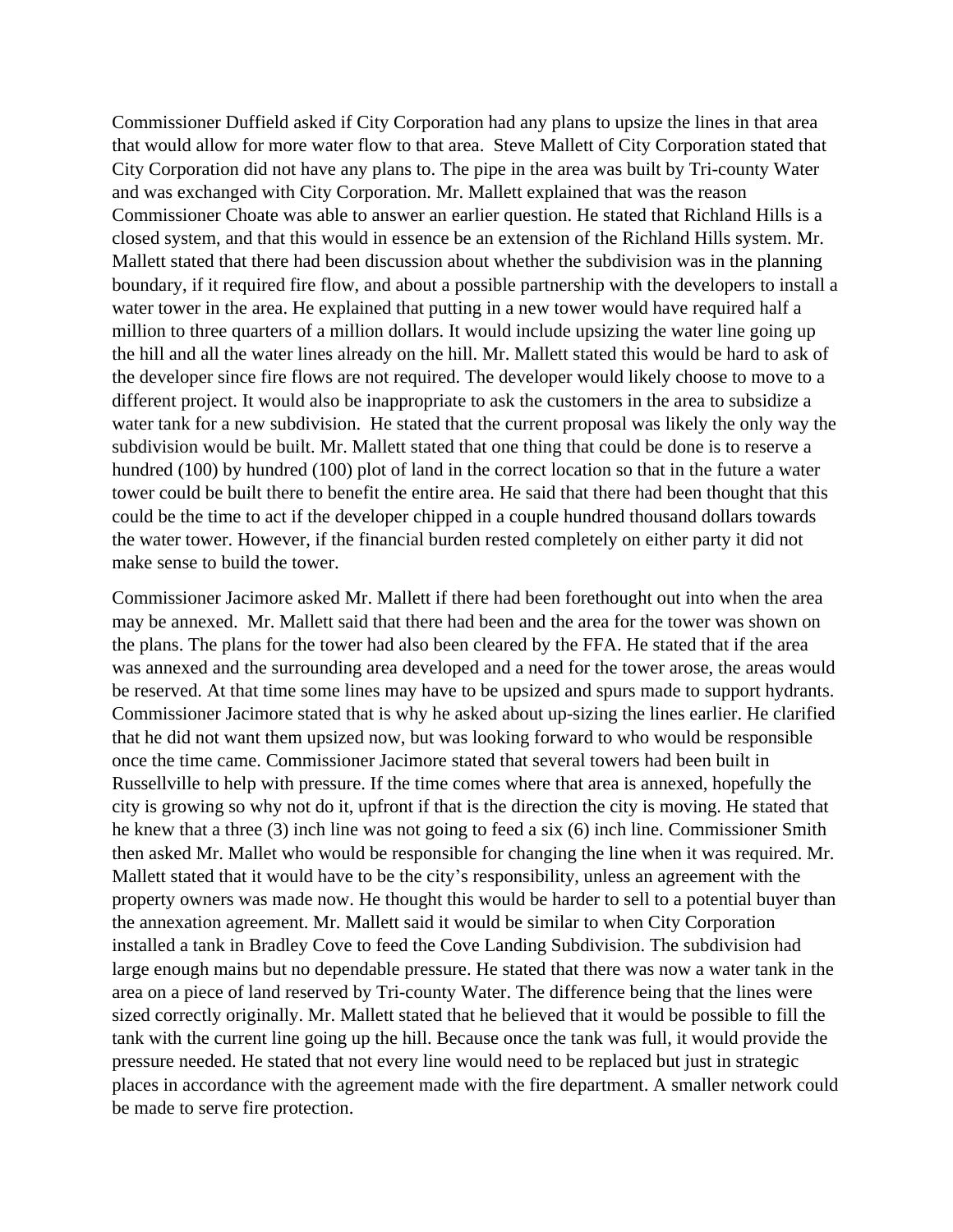Mayor Harris stated that he was thankful for the Planning Commission's concerns and questions. He stated that he understood that the Planning Commission was looking out for the safety of the people in the area, and the city in the future. But, Russellville needs the housing development. Mayor Harris shared that in June fifty-four (54) employees of an industry in the area would be moving to the community and currently Russellville does not have enough houses for them. He stated that he had spoken to Mr. Moore earlier in the week and asked if he was ready for them, and Mr. Moore responded that he was preparing and that this was a step in that direction. Mayor Harris stated that this needed to be done right and he was not asking anything else of the Planning Commission. However, as Mayor of Russellville, knowing that there were fifty-four (54) high paying jobs coming into the community, in four (4) to five (5) months, he is worried about where they will live. The city needs to encourage development. Mayor Harris restated what Mr. Moore had stated earlier. That the property does not abut the city limits and is outside the planning boundary and there are no plans to annex that area. If that area were to be annexed, there would be several other areas to worry about, including the Richland Hills and Cove Landing developments. He cautioned the Planning Commission not to over react, because the houses are needed. Mayor Harris stated that he wants those people to move into the community, and not get frustrated because the city does not have a place for them to live, and instead move to another community.

Fire Marshal/Building Official Richard Setian stated that he had one comment. He stated that we want the lots to sell, and we tell them that it will be annexed without choice that can hurt the sell. Mr. Setian stated that if the area is to be annexed in the future and it has substandard fire protection, protection is owed to those people. He stated that he had been on calls at two (2) in the morning. On these calls people were distraught because the Fire Department could do nothing because water wasn't available. He stated that no one else was there from the meeting but he had seen the distraught families while he couldn't do anything. Mr. Setian stated that his concern is that in eight (8) years when none of the people in this room are here anymore, and someone bought or built a five-hundred thousand (500,000) home and made some assumptions.

Commissioner Choate made the motion to approve as presented without the annexation agreement. The motion was seconded by Commissioner Duffield and passed unanimously.

**The Fifth Order of Business** is a Large Scale Development located on 2409 East Main Street. Submitted by Harrison French & Associates on behalf of Walmart Real Estate Business Trust. (LSDV-0222-000186)

Chairman Miller stated that there had been a request to table the motion until the April meeting.

Commissioner Monfee made a motion to table the item. The motion was seconded by Commissioner Smith and passed unanimously.

**The Sixth Order of Business** is a Special Use Permit to allow an industrial Use Not Listed (Cryptocurrency Mining Facility) in an M-1 Zone, located at 615 Tyler Road. Submitted by Eleven11 Holdings LLC and Iivel Inc. on behalf of Travis Parker. (SPUP-0222-000184)

Chairman Miller stated that there had been a request to table the motion until the April meeting.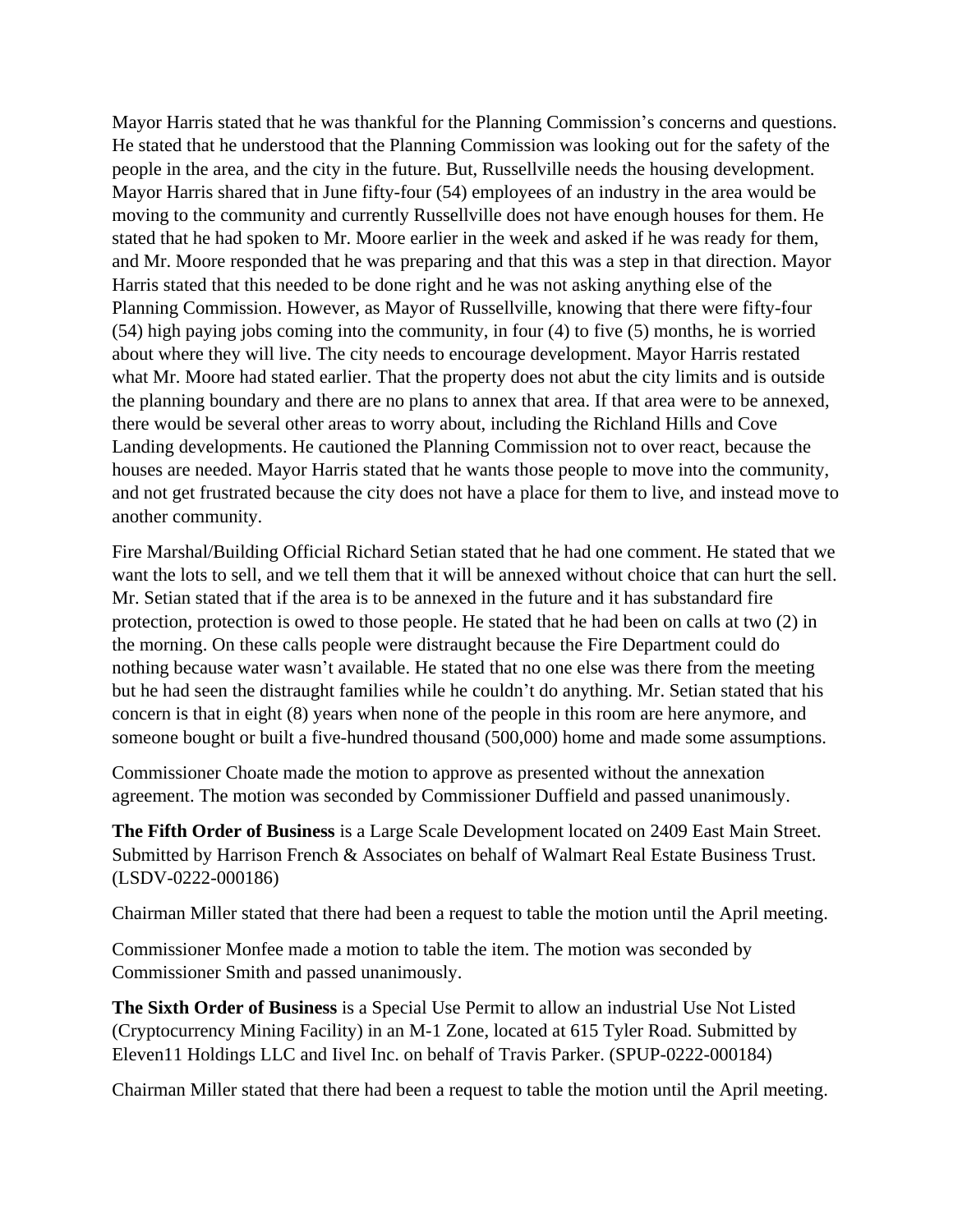Commissioner Hatley made a motion to table the item. The motion was seconded by Commissioner Monfee and passed unanimously.

**The Seventh Order of Business** is a Zone Text Amendment to allow an update to Article 2.18.1(4) El Paso University Area of the Russellville Zoning Code. Submitted by the City of Russellville. (ZONE-0222-000188)

City Planner Jondahl stated that she unintentionally missed pointing out that the University Lofts needs this zone text amendment to go through in order for the rezoning to be approved. If this amendment is approved and sent to City Council, it will be listed before the rezoning request. However, since the request was unfinished business from the previous meeting, it was listed first. She stated that Arkansas Tech University had been made aware of the update. City Planner Jondahl stated that this is a zone text amendment for the El Paso/University District. She showed a map describing all areas that could rezone at some point with the adoption of the amendment. It does not change the current zoning, it is only a text amendment. She also showed a concept plan for the El Paso district to help remind the Planning Commission what the College Hill Zone is. It allows for mixed use and student housing. Commercial and multifamily could be built on the same parcel of land. City Planner Jondahl stated that the original text was very clear that no property outside of this area or disconnected shall be brought in the zoning district. She stated that one of the small changes was deleting the "Downtown Master Plan Update 2017" text, because that does not accurately describe the zone as it is currently. It was changed to "character area identified as the El Paso Mixed Use District on the zoning map". The following text was added to the end, "designated as College Hill Zone when at least 50% of the proposed property is located within 750 feet of the Arkansas Tech University Campus". City Planner Jondahl clarified that only one section of the El Paso/University, specifically the College Hill Zone, to be expanded. This will expand the college or university feel. She stated that the El Paso / University District was formed in 2018, to facilitate walkability and livability, and connect campus activity with other areas of town. The zone is meant to maintain the small town ambience and natural heritage of Russellville. City Planner Jondahl stated that the Russellville Zoning Code is currently being revised and that this article has been identified as one area that should not be changed without doing the changes as part of the zoning code updates. She stated that she had spoken to the consultant that is working on the zoning code update, and asked if there were any objections. They commented that additions to this zone do not change the requirements of the zone, and are not in conflict with the updating process. City Planner Jondahl stated that she pointed this out because she had previously stated that changes should not be made to the zone at this time. This also allows opportunities for redevelopment adjacent to the University. She stated that even though this would allow the rezoning of property does not mean that if the property is at the edge of the seven-hundred and fifty (750) feet with no other College Hill Zone in-between would be allowed to rezone. All requests will still be reviewed to see if it would be spot zoning or if it's an extension of the University. City Planner Jondahl stated that if the property in question is completely surrounded by R-1, staff would most likely still recommend to deny the application, even though they have the opportunity to request the rezoning, because it would be spot zoning. She stated that the zone would grow outwards from the University to the sevenhundred and fifty (750) foot line. City Planner Jondahl showed a series of images zooming in on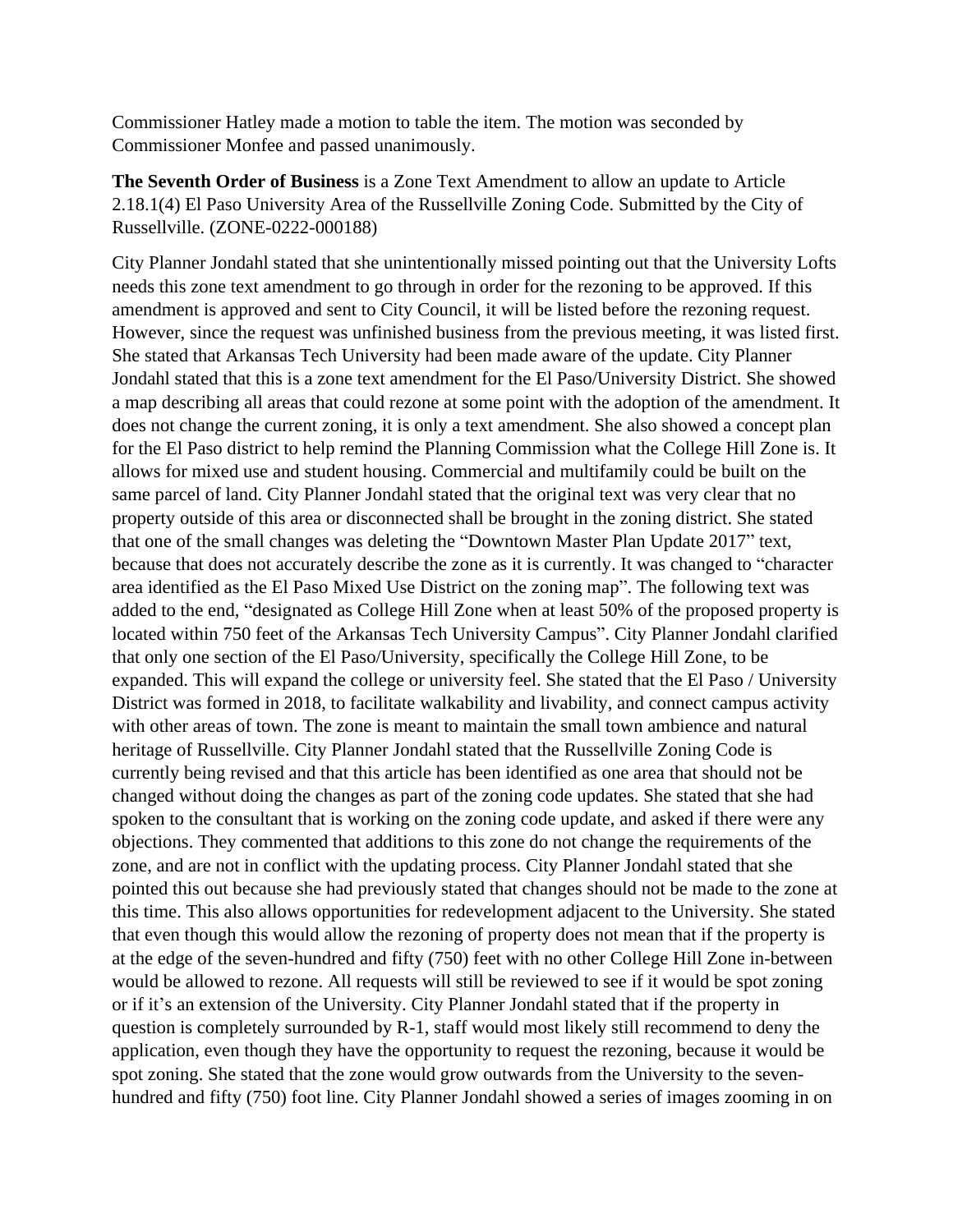different areas within the seven-hundred and fifty (750) foot line. She did not show any images from the western side of the campus because it is largely conservation land. And any request to rezone any of the property would most likely not be supported by the Corp of Engineers. The first image showed the northern portion of the area which includes the proposed micro-loft apartments, and stretches towards the interstate. The next image showed the area to the west of the university and south of O-street. City Planner Jondahl stated that some of this area may redevelop as College Hill Zone.

Staff recommends forwarding to City Council for approval as a result of the findings that:

- 1. The El Paso / University District was created on March 15, 2018; and
- 2. This zone was created to facilitate walkability and livability as a connector between the ATU campus and downtown with food, activities, events, and residences; and
- 3. Allowing this extension to other areas surrounding the University will act as a connector to other areas of town: and
- 4. This zone is meant to maintain the small town ambience and natural heritage; and
- 5. The change is consistent with the objectives outlined in the zoning code; and
- 6. This change does not impact the current efforts to revise the Russellville Zoning Code.

Commissioner Duffield asked about the property across Highway 7 which is owned by Arkansas Tech University but not included in the campus outline. City Planner Jondahl stated that while the property is already owned by Arkansas Tech University, the university does not currently map it as part of their campus. Commissioner Duffield asked if this change would be restricting the university by changing the zoning of their property. City Planner Jondahl restated that it is an amendment to the text and not a rezoning and would not restrict the university but allow for the possibility of rezoning the property to College Hill Zone. Commissioner Duffield then confirmed that this would not be restrictive to any of the property owners, but instead would give them another option. City Planner Jondahl confirmed his statement.

Commissioner Black asked if this gave the University Lofts development the option. City Planner Jondahl stated that it would give them the option.

Commissioner Black made a motion to approve as presented. The motion was seconded by Commissioner and passed unanimously.

**The Eighth Order of Business** is a discussion of the Russellville Zoning Code Update.

City Planner Jondahl stated that from this month forward there would be a discussion item on every meeting for the Russellville Zoning Code Update. This way the commission could be kept up to date on progress made on the update. She stated that this would also give time for the commissioners to read the documents pertaining to the update that had been shared with them and that the drive that had been shared with them had been cleaned in order to make it easier to understand. City Planner Jondahl stated that in addition to any comments or questions the commissioners had, the staff had been asking applicants to review the updates and give feedback. She stated that the University Lofts had reviewed the multifamily home design guidelines. That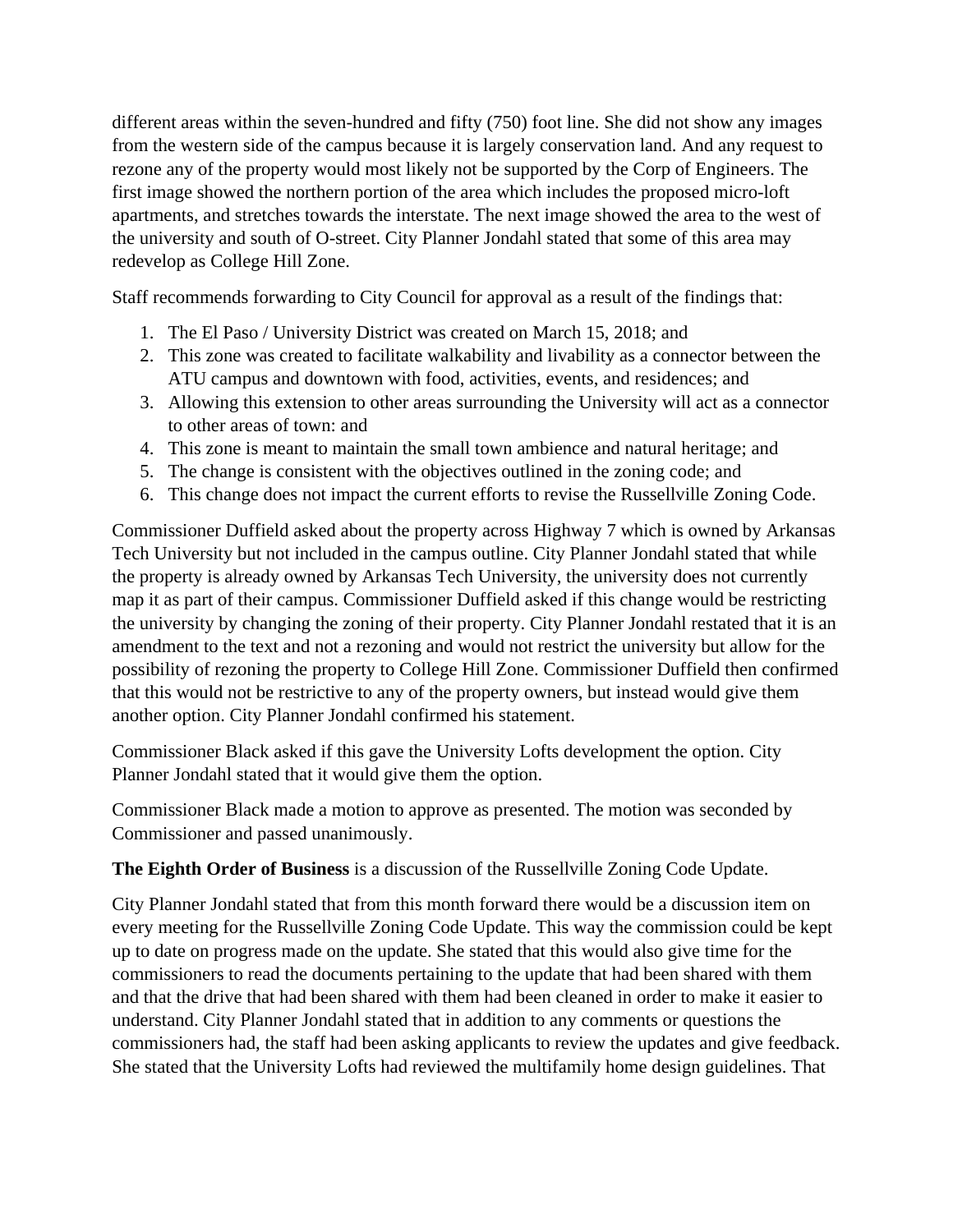staff was ensuring real world feedback. So if anything is unreasonable, it would be caught before implementation.

City Planner Jondahl showed a graphic which displayed the project's mission. This included promoting economic development, modernization, updates to the Subdivision and Zoning Codes, and making it equitable for all. She stated that the overarching theme was quality of place. The goal is to make Russellville a place where people want to be. To accomplish this the staff is designing for people and places, ensuring clear standards and making simplified and predictable processes. City Planner Jondahl stated that the first public meeting was held in September. During this meeting a first impressions choice was posed, which showed limited landscaping with the sidewalk adjacent to the street compared to street trees with greenspace between the street and sidewalk. Staff has been gathering feedback through discussions with developers as well. She stated that she would cover three sections in the current meeting. The first section was the Commercial Building Design Standard's Significant Changes. City Planner Jondahl stated that the Waiver process had been removed. If a commercial building did not design standards it now followed the same variance process as every other project. Making the process simple. The new code clarified that industrial buildings within an Industrial Zone (M-1 or M-2) do not need to meet Commercial Building Design Standards. This was due to a comment received from the public. Alternative materials proposal process that can be approved by staff as long as the proposal is in line with the intent of the code. This would allow some projects to have their alternative material approved by staff and not have to go before the Planning Commission. New design guidelines for articulation for the walls and roof lines, entrances, equipment screening, parking lot layout, and pedestrian. She stated that this is already fairly common amongst commercial designers. The final change is that the dumpster enclosure into the code, instead of in a standalone ordinance. Ensuring that everyone knows about it and that it is easy to access. The second section was the proposed Multifamily Building Design Standards. City Planner Jondahl stated that this section had been reviewed by the University Lofts developers and to her knowledge they did not have to change anything to meet these standards. She also noted that it has been made clear to everyone who has read any of the draft documents that they are just drafts and not required. City Planner Jondahl stated that the plans were created for standards for consistency and aesthetic purposes. The proposed standards follow the standard process for Commercial Building Design, which is a staff level review unless requesting a variance. Alternative materials proposal process that can be approved by staff as long as the proposal is in line with the intent of the code. Site planning and design guidelines for articulation for the walls and roof lines, entrances, equipment screening, parking lot layout, and pedestrian circulation were added. The new document also includes the dumpster enclosure requirement for multifamily structures. It also requires the amenities for multi-family developments with over fifty (50) units, with increased amenities for multi-family developments with scaling amenity requirements. The third section was the Fences, Walls Visibility, and Landscaping significant changes. City Planner Jondahl stated that these included removing retaining walls from the standard sections of Fences, Walls, and Hedges. A section on maintenance and installation fences which includes a timeframe for maintaining fences was added. The intersection visibility section was updated to include all intersections. A new retaining wall section was added to ensure that standard engineering principles were used and that the walls would be reviewed by